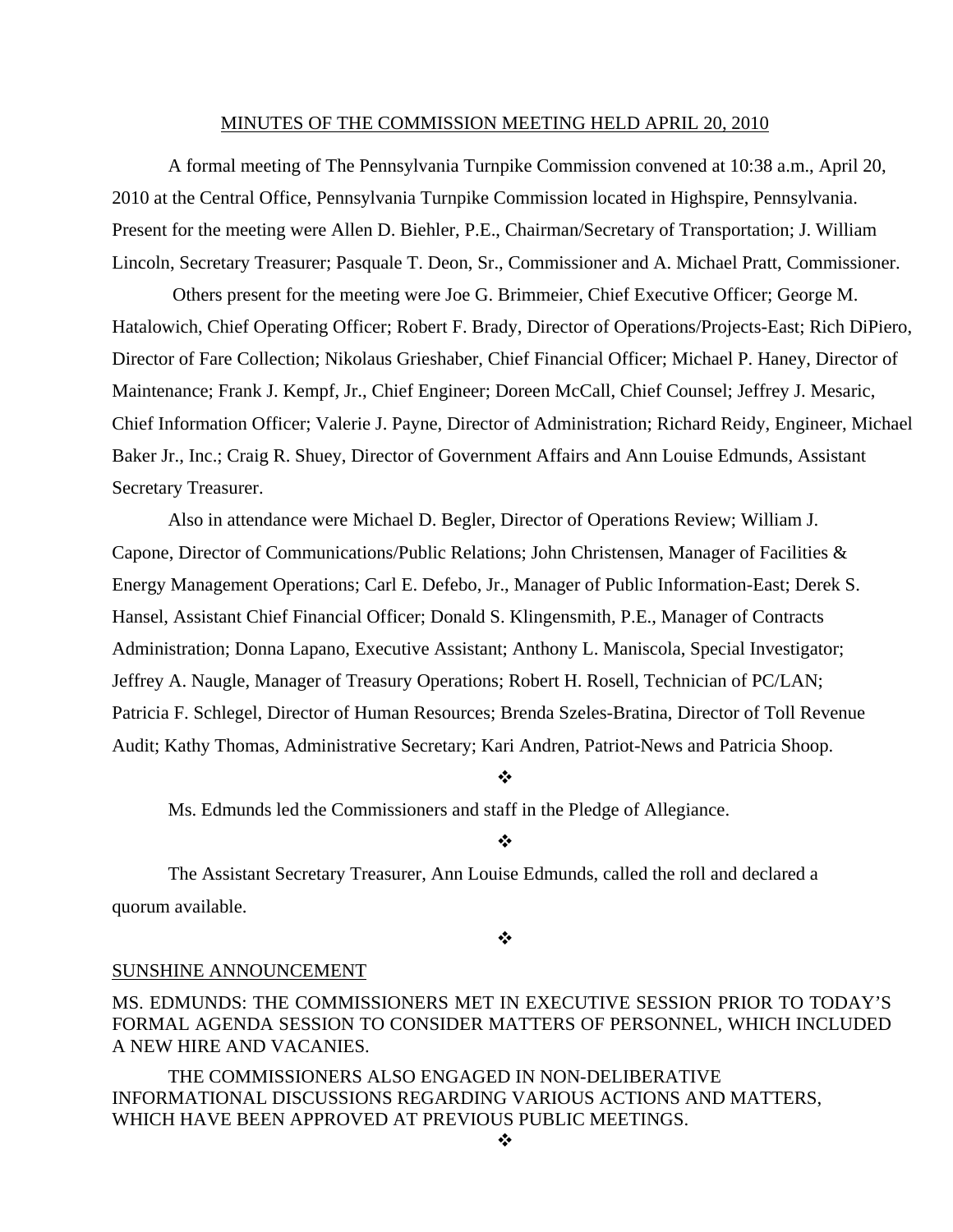#### PUBLIC COMMENT

## MS. EDMUNDS: THE PUBLIC IS WELCOME AT THIS TIME TO ADDRESS THE COMMISSION REGARDING ITEMS LISTED ON THE AGENDA OR OTHER ITEMS NOT LISTED ON THE AGENDA THAT ARE WITHIN THE COMMISSION'S AUTHORITY OR CONTROL.

IN ORDER TO CONDUCT AN ORDERLY, EFFICIENT, EFFECTIVE AND DIGNIFIED MEETING, ALL PERSONS WISHING TO ADDRESS THE COMMISSION SHOULD HAVE SIGNED IN AND REQUESTED TIME TO SPEAK. IF YOU HAVE NOT DONE SO, YOU ARE INVITED TO DO SO AT THIS TIME.

## COMMISSIONERS WE HAVE NO REQUESTS TO ADDRESS THE COMMISSION.

## $\frac{1}{2}$

#### MINUTES OF MEETING

Motion - That the Minutes of the meeting held April 6, 2010 be approved and filed – was made by Mr. Lincoln, seconded by Mr. Deon; and passed unanimously.

#### $\frac{1}{2}$

### COMMUNICATIONS

 Motion – That the Commission accepts and files the memo received from the Chief Counsel– was made by Mr. Lincoln, seconded by Mr. Pratt; and passed unanimously.

#### ÷

#### PERSONNEL

 Motion – That the Commission approves the Personnel as submitted – was made by Mr. Lincoln, seconded by Mr. Deon; and passed unanimously.

#### UNFINISHED BUSINESS

There was no Unfinished Business to discuss.

#### $\frac{1}{2}$

❖

#### NEW BUSINESS

## Reinvestments, Liquidations and Purchase of Securities

 Upon the motion by Mr. Lincoln, seconded by Mr. Pratt, the following Resolution was presented for adoption:

#### RESOLUTION

 BE IT RESOLVED that the Pennsylvania Turnpike Commission hereby ratifies the action of the Assistant Chief Financial Officer, with the approval of the Chief Executive Officer and the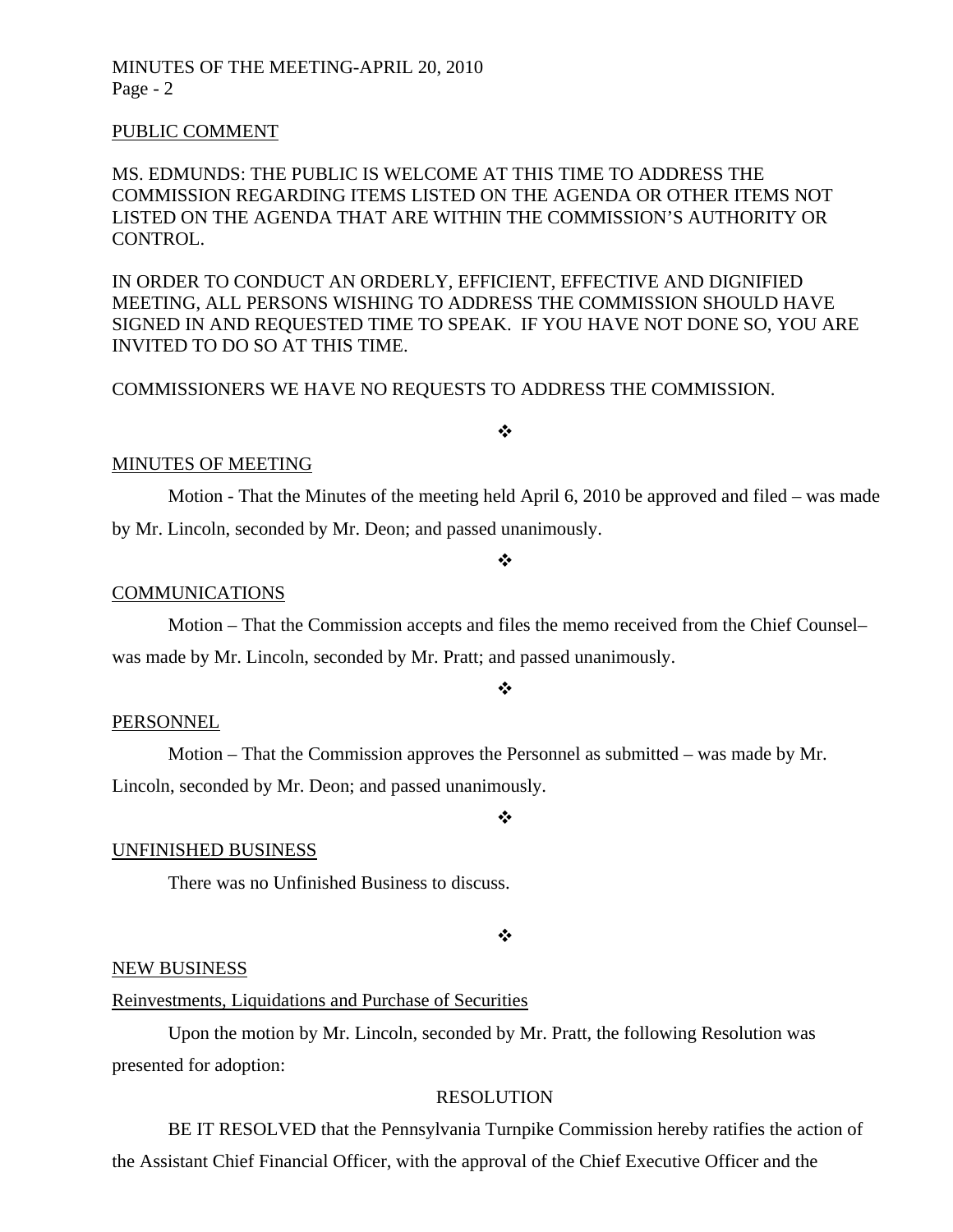Consulting Engineer, in directing the Trustee to make the foregoing reinvestments, liquidations and purchases; and

BE IT FURTHER RESOLVED that copies of the Resolution certified by the Assistant

Secretary and Treasurer shall be forwarded to the Trustee as required in Article VI, Section 602 of the 2001 Amended and Restated Trust Indenture.

The following members voted yea: Commissioners Biehler, Lincoln, Deon and Pratt. The motion passed.

 $\frac{1}{2}$ 

## AGREEMENTS

Motion-That the Commission approves the negotiation and execution of the Agreements,

Amendments and a Supplement for the items listed in memos "a" through "f":

- a. Amendment to our agreement with Travelers Marketing, Inc. for advertising and sponsorship opportunities at the Commission's interchanges, to include advertising and sponsorship opportunities at other locations along the Turnpike;
- b. Reimbursement Agreement with Borough of Middletown to reimburse the Borough the costs associated with the relocation of their electric lines necessary for the replacement of Bridge EB-314 at MP 251.08; at a not-to-exceed amount of \$27,400.00;
- c. Amendment to our agreement with TransCore for communications systems maintenance; to exercise the option to renew the agreement for an additional year;
- d. Ratify the following amendments to the IAG Operating Agreement and IAG Reciprocity Agreements:

| Amendment | Agreement    | Purpose             |
|-----------|--------------|---------------------|
| #4        | Operating    | Modifies aspects of |
|           | Agreement    | the term and voting |
|           |              | procedure for Chair |
|           |              | of Executive        |
|           |              | Management          |
|           |              | Committee           |
| #5        | Operating    | Authorizes          |
|           | Agreement    | additional form of  |
|           |              | membership          |
| #1        | Reciprocity  | Amends effective    |
|           | Agreement II | term of the         |
|           |              | agreement to 3      |
|           |              | years               |
| #2        | Reciprocity  | Amends effective    |
|           | Agreement II | term of the         |
|           |              | agreement to 4      |
|           |              | years               |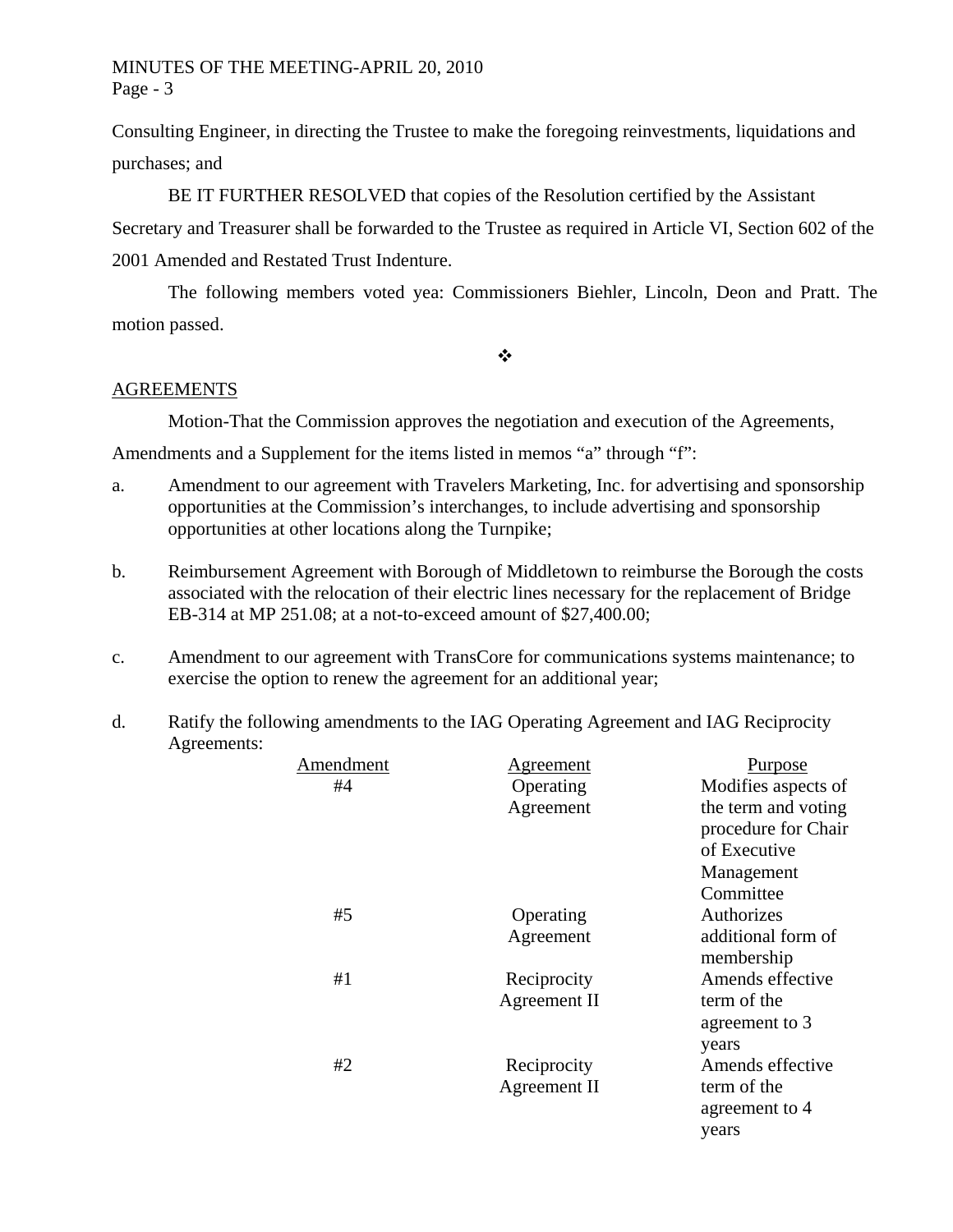- e. Agreement with HAKS Engineers, Architects and Land Surveyors for design consultation on the roadway and bridge reconstruction project from MP 250.75 to MP 251.17; at a not-toexceed amount of \$2,500,000.00;
- f. Supplemental Agreement with Dominion Gas Transmission for the relocation of their gas facilities for the total reconstruction project from MP 67.00 to MP 75.00; for an increase of \$258,791.39, increasing the not-to-exceed amount from \$445,178.00 to \$703,969.39.

-was made by Mr. Deon, seconded by Mr. Lincoln; and passed.

#### $\ddot{\bullet}$

# RIGHT-OF-WAY REQUESTS

Motion – That the Commission approves the Right-of-Way Requests for the items listed in

memos "a" through "j":

- a. Authorize the acquisition of Right-of-Way #14136, a total take parcel, necessary for construction of the Southern Beltway, by issuing payment in the amount of \$201,088.39, payable to Coon and Company, Escrow Agent; representing fair market value, prorated taxes, recording fees and Section 710 fees; authorize the appropriate Commission officials to execute the agreement of sale, authorize the payment of additional statutory damages as calculated by the Legal Department and approved by the Chief Executive Officer, and payment of the fair market value to the property owners is contingent upon their delivery of a deed prepared by the Legal Department;
- b. Authorize the acquisition of Right-of-Way #17953, a total take parcel, necessary for construction of the Southern Beltway, by issuing payment in the amount of \$907,097.14, payable to Coon and Company, Escrow Agent; representing fair market value, prorated taxes and recording fees; authorize the appropriate Commission officials to execute the agreement of sale, authorize the payment of additional statutory damages as calculated by the Legal Department and approved by the Chief Executive Officer, and payment of the fair market value to the property owner is contingent upon his delivery of a deed prepared by the Legal Department;
- c. Authorize the acquisition of Right-of-Way #17962 and 17962-01, a total take parcel, necessary for construction of the Southern Beltway, by issuing payment in the amount of \$178,433.77, payable to Coon and Company, Escrow Agent; representing fair market value, prorated taxes and recording fees. Authorize the issuance of payment in the amount of \$29,673.00, payable to Louis M. & Ruth A Chauvet d/b/a Chauvet's Asphalt Paving, representing business dislocation damages. Authorize the issuance of payment in the amount of \$750.00, payable to William A. Johnson, Esquire, representing Section 710 fees. Authorize the appropriate Commission officials to execute the agreements of sale, authorize the payment of additional statutory damages as calculated by the Legal Department and approved by the Chief Executive Officer, and payment of the fair market value to the property owners is contingent upon their delivery of a deed prepared by the Legal Department;
- d. Authorize the acquisition of Right-of-Way #17947 and #17947-01, a total take parcel, necessary for construction of the Southern Beltway, by issuing payment in the amount of \$192,741.03, payable to Coon and Company, Escrow Agent; representing fair market value,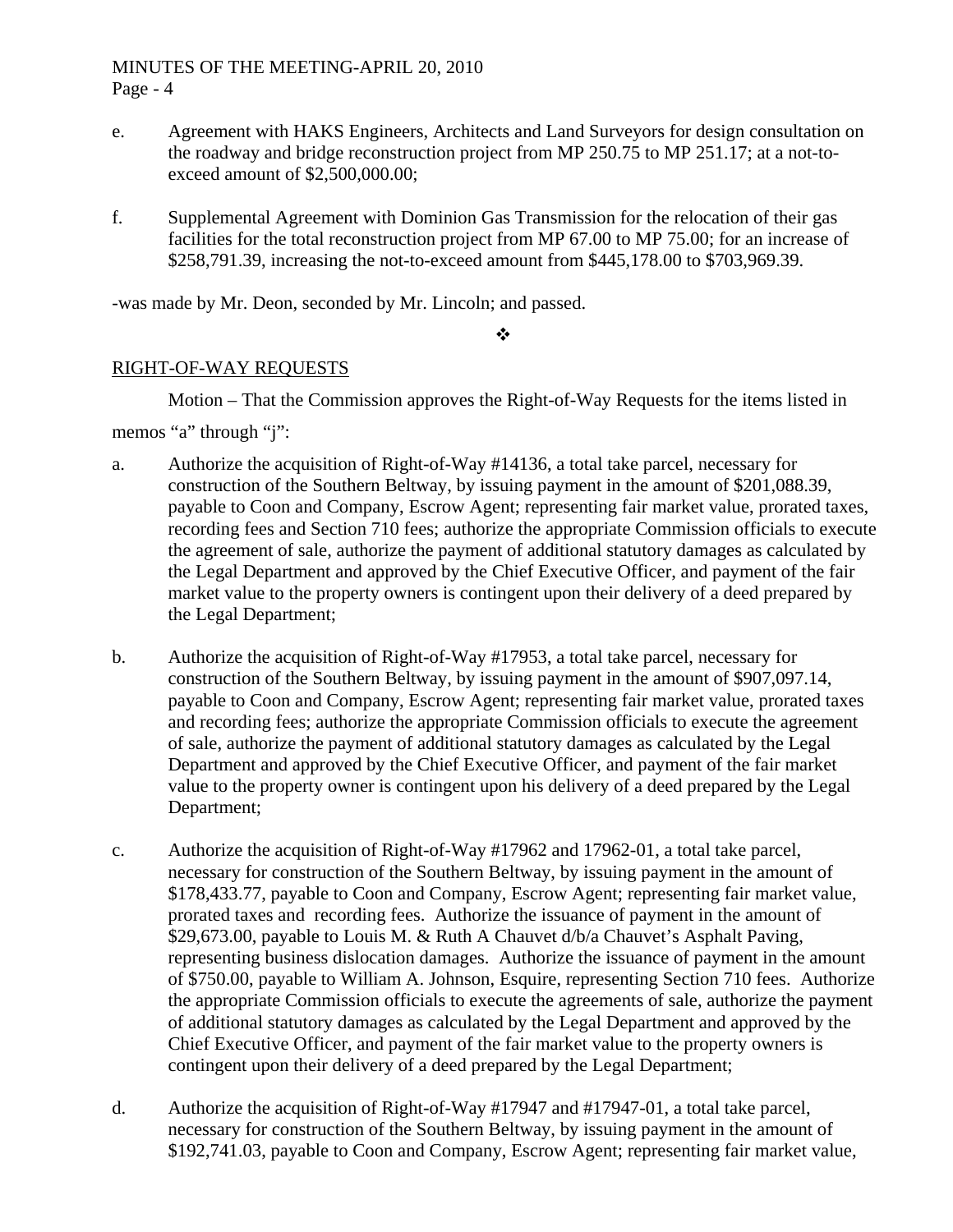prorated taxes, recording fees and Section 710 fees. Authorize the issuance of payment in the amount of \$2,500.00, payable to Barbara I. Mikitin, representing search costs. Authorize the appropriate Commission officials to execute the agreement of sale, authorize the payment of additional statutory damages as calculated by the Legal Department and approved by the Chief Executive Officer, and payment of the fair market value to the property owners is contingent upon the delivery of a deed prepared by the Legal Department;

- e. Authorize settlement of Right-of-Way #17922, a total take parcel, previously approved at the December 1, 2009 Commission Meeting (Item F-3g), necessary for construction of the Southern Beltway, by issuing settlement payment in the amount of \$55,544.36, payable to Coon and Company, Escrow Agent; representing fair market value, prorated taxes and recording fees; authorized the payment of statutory damages as calculated by the Legal Department and approved by the Chief Executive Officer; and payment of the fair market value to the property owners is dependent upon their delivery of a deed prepared by the Legal Department;
- f. Authorize the acquisition of Right-of-Way #6423-A, a partial take parcel, necessary for the total reconstruction project from MP A20.00 to MP A30.00, by issuing payment in the amount of \$54,253.00, payable to City Line Abstract Company, Escrow Agent; representing fair market value, prorated taxes and recording fees; authorize the appropriate Commission officials to execute the agreement of sale, authorize the payment of additional statutory damages as calculated by the Legal Department and approved by the Chief Executive Officer, and payment of the fair market value to the property owner is contingent upon the delivery of a deed prepared by the Legal Department;
- g. Authorize the acquisition of Right-of-Way #6405-RA, at partial take parcel, necessary for the total reconstruction project from MP A20.00 to MP A30.00, by issuing payment in the amount of \$13,551.50, payable to City Line Abstract Company, Escrow Agent; representing fair market value, prorated taxes and recording fees; authorize the appropriate Commission officials to execute the agreement of sale, authorize the payment of additional statutory damages as calculated by the Legal Department and approved by the Chief Executive Officer, and payment of the fair market value to the property owner is contingent upon the delivery of a deed prepared by the Legal Department;
- h. Adopt the proposed Property Acquisition Resolution for a total take parcel, necessary for the I-95 Interchange project; authorize payment of Estimated Just Compensation in the amount of \$500.00 payable to Buckley, Brion, McGuire, Morris & Sommer LLP, Escrow Agent; authorize payment of statutory damages and costs as calculated by the Legal Department and approved by the Chief Executive Officer; and authorize the transfer of the property condemned to Bristol Township, for \$1.00, by fee simple deed upon completion of the required stream mitigation work;
- i. Adopt the proposed Property Acquisition Resolution for Right-of-Way #3177-D, a partial take parcel, necessary for the total reconstruction project from MP 199.00 to MP 227.00; authorize payment of Estimated Just Compensation in the amount of \$10,000.00 payable to Stevens & Lee, P.C., Escrow Agent; and authorize payment of statutory damages and costs as calculated by the Legal Department and approved by the Chief Executive Officer;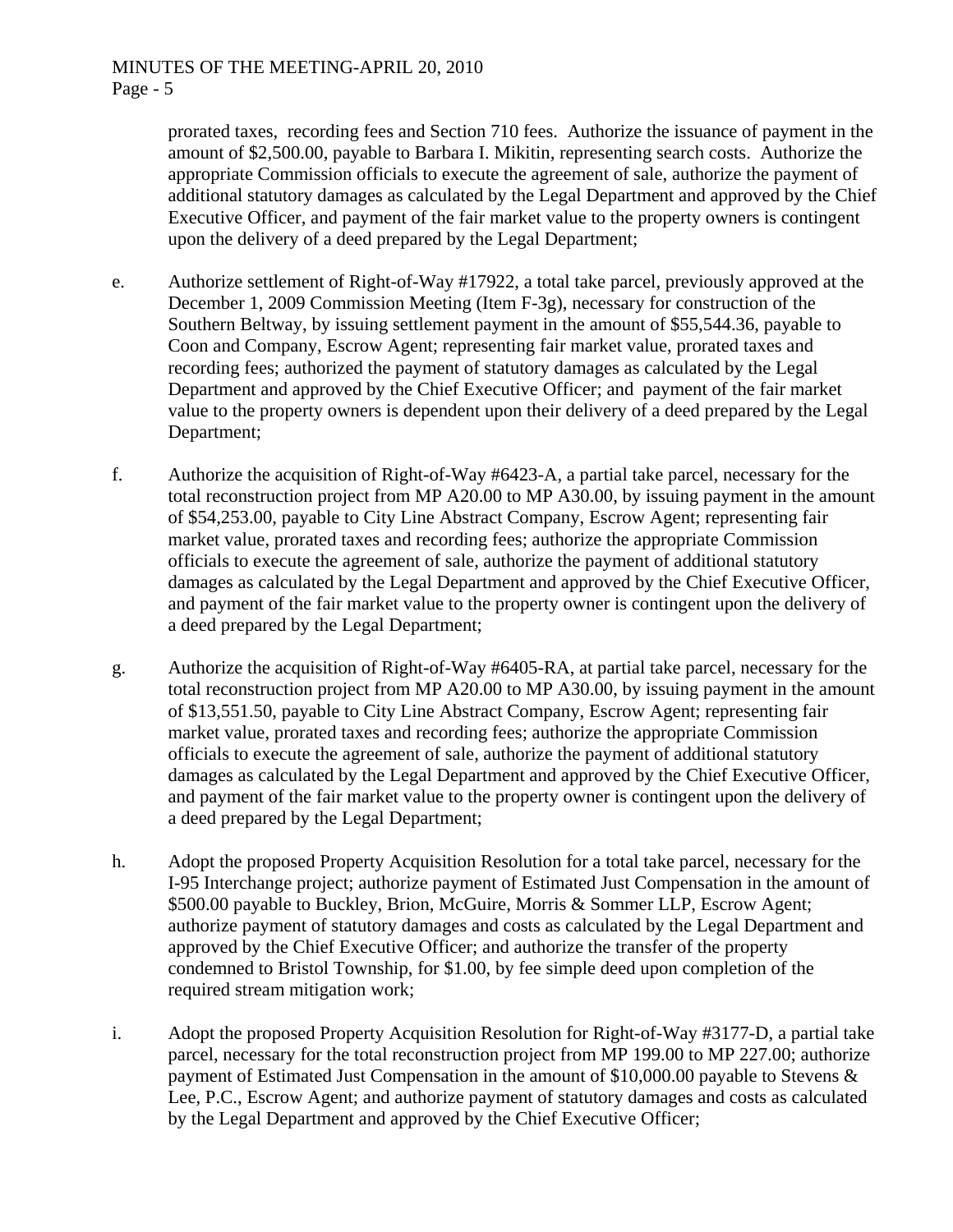j. Authorize the transfer of Commission property along Harrity Road to the PA Department of Transportation and accept the payment of \$2,900.00 as fair market value from the Department; authorize the appropriate Commission officials to execute the temporary construction easement and the Interagency Agreement, and delivery of the deed to the Department is contingent upon receipt of the fair market value.

-was made by Mr. Lincoln, seconded by Mr. Deon; Mr. Biehler abstained. MR. BIEHLER: I ABSTAIN ON THE BASIS THAT AS AN EX-OFFICIO MEMBER OF THE COMMISSION AND SECRETARY OF THE DEPARTMENT OF TRANSPORTATION, I WOULD BE VOTING ON AN AGREEMENT FOR ITEM F-3J, BETWEEN TWO PARTIES, BOTH OF WHICH I HAVE A RELATIONSHIP WITH. The motion passed.

# $\bullet^{\bullet}_{\bullet} \bullet$

## ADVERTISING

Motion-That the Commission approves advertising for the items listed in memos "a" and "b":

- a. Workers' Compensation Third Party Administrator for the Commission's Self-Insured Workers' Compensation program;
- b. Contract #A-086.28S001-3-02 for ramp resurfacing and rehabilitation of Bridge NB-603 at MP A86.28.

-was made by Mr. Lincoln, seconded by Mr. Pratt; and passed unanimously.

 $\cdot$ 

## AWARD OF BIDS, CHANGE ORDER AND ISSUANCE OF PURCHASE ORDERS

Motion-That the Commission approves the Award of Bids, a Change Order and the Issuance

of Purchase Orders for the items listed in memos "a" through "c":

- a. Software maintenance support services for Cognos reporting tool, to IBM Corporation; at a total award of \$118,500.00;
- b. Two (2) 2011 Ford F550 2WD with Versalift body uplift, utilizing the Commonwealth's contract with Apple Ford; at a total award of \$224,084.00;
- c. Preventative maintenance of MGE UPS units to American Power Conversion; at a total award of \$152,947.68.

-was made by Mr. Deon, seconded by Mr. Lincoln; and passed unanimously.

 $\frac{1}{2}$ 

## AWARD OF CONTRACT

Motion-That the Commission approves the Award of Contract #EN-00036-03-03 for wide area signing between MP 242.10 and MP 357.50 and MP A34.20 and MP A124.50, to the lowest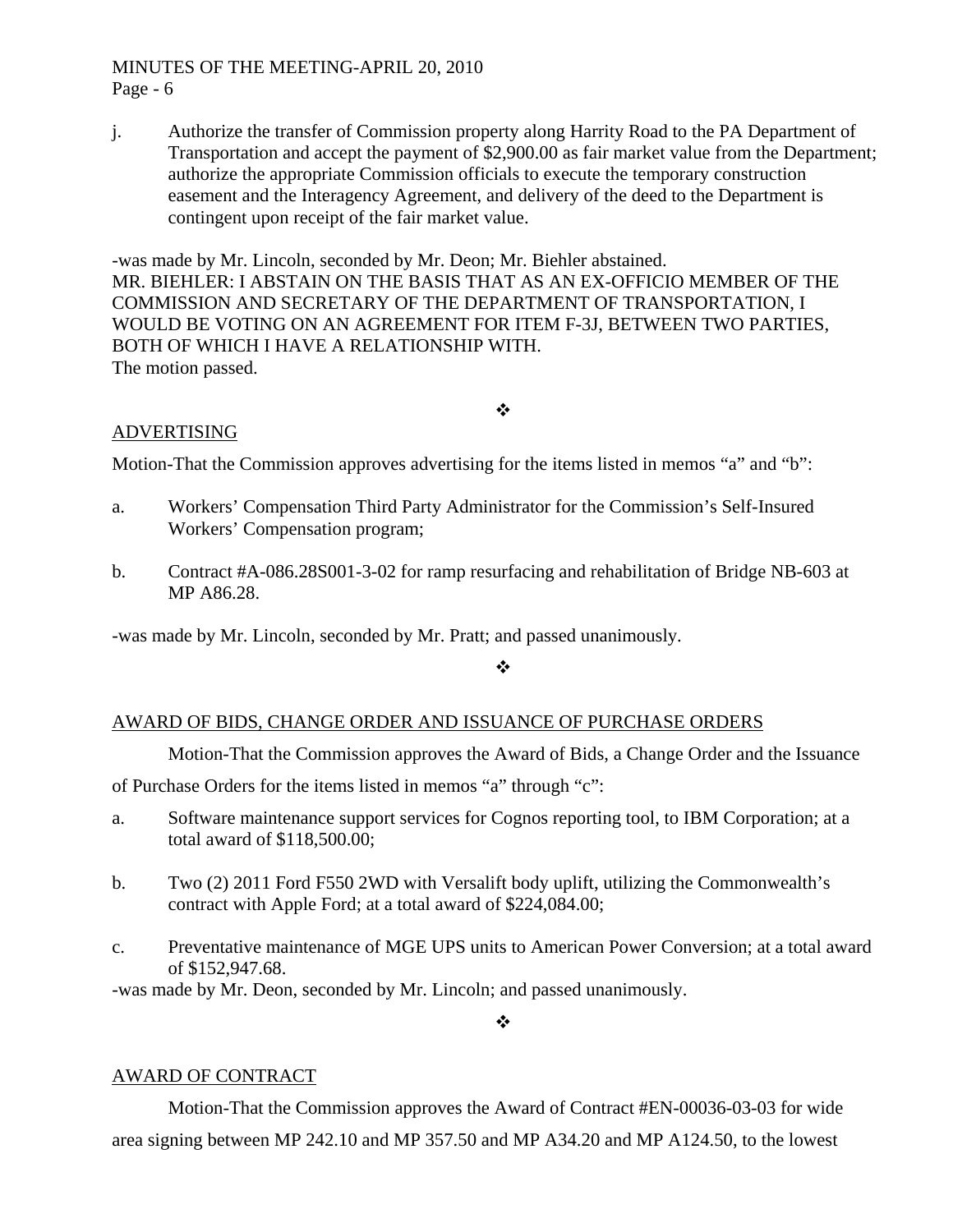responsive and responsible bidder, Collinson, Inc., at a total award of \$262,051.20; with a contingency amount of \$25,000.00 -was made by Mr. Deon, seconded by Mr. Pratt; and passed unanimously.

❖

# Items Added to the Formal Agenda

## FINAL SELECTION

Motion-That the Commission approves the consultant selection recommendation from the Technical Review Committee and authorizes the negotiation and execution of a contract with the first firm listed to provide engineering design services for the complete replacement of overhead Bridge NB-736 at MP A128.87; at a not-to-exceed amount of \$1,200,000.00:

> Reference #5-071 Borton-Lawson Engineering, Inc. CECO Associates, Inc. Alfred Benesch & Co. Whitney, Bailey, Cox & Magnani, LLC

-was made by Mr. Lincoln, seconded by Mr. Pratt; and approved unanimously.

❖

# SUPPLEMENT

Motion-That the Commission approves Supplemental Agreement #2 with Michael Baker Jr., Inc. for construction overview services on phase 2 portion of the Mon/Fayette Expressway, in the amount of \$745,469.13, increasing the not-to-exceed amount to \$2,494,343.15-was made by Mr. Lincoln, seconded by Mr. Pratt; and approved unanimously.

 $\cdot$ 

# CHANGE ORDER AND FINAL PAYMENT

Motion-That the Commission approves Change Orders the items listed in memos "a" and "b":

- a. Change Order #2 for Contract #EN-00049-03-02 with New Enterprise Stone & Lime Inc. for roadway and miscellaneous repairs between MP 75.39 and MP 179.44, for an increase of \$1,400,000.00, increasing the not-to-exceed amount from \$1,200,000.00 to \$2,600,000.00;
- b. Change Order #4 for Contract #M-015.30X001-3 with Golden Triangle Construction Co., Inc. for construction of Section 51E2 of the Mon/Fayette Expressway, for a 181-day time extension.

-was made by Mr. Deon, seconded by Mr. Lincoln; and passed unanimously.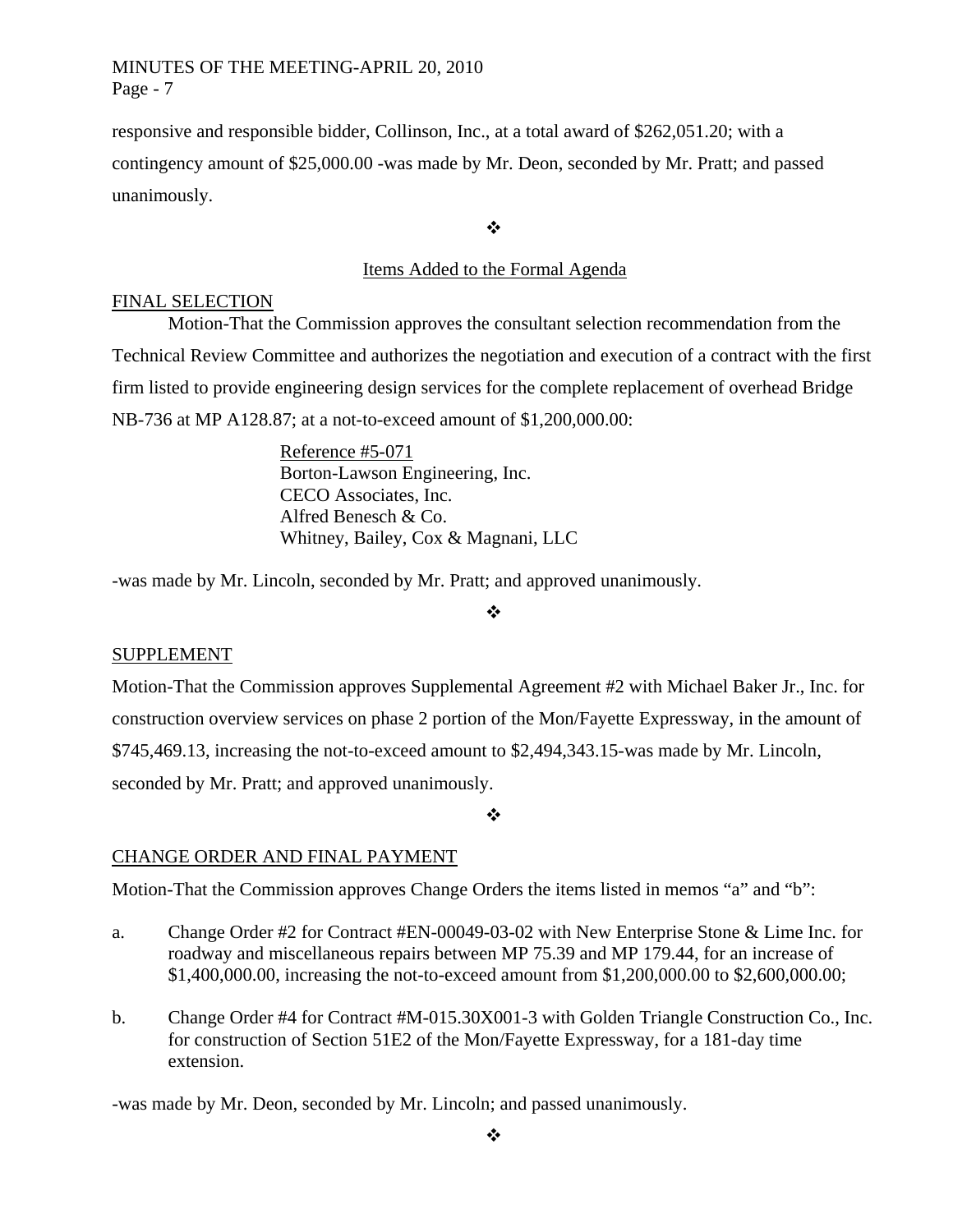## NEXT MEETING

MS. EDMUNDS: The next Commission Meeting will be held Tuesday, May 4, 2010 beginning at 10:00 am.

 $\ddot{\psi}$ 

# ADJOURNMENT

MS. EDMUNDS: Commissioners, I have no other items for consideration, if you have nothing further, I request a motion for adjournment.

Motion – That this meeting of The Pennsylvania Turnpike Commission be adjourned at 10:43 a.m. - was made by Mr. Lincoln, seconded by Mr. Pratt; and passed unanimously.

 $\frac{1}{2}$ 

## PREPARED BY:

 Ann Louise Edmunds Assistant Secretary Treasurer

04-20-10

## APPROVED BY:

 J. William Lincoln Secretary Treasurer